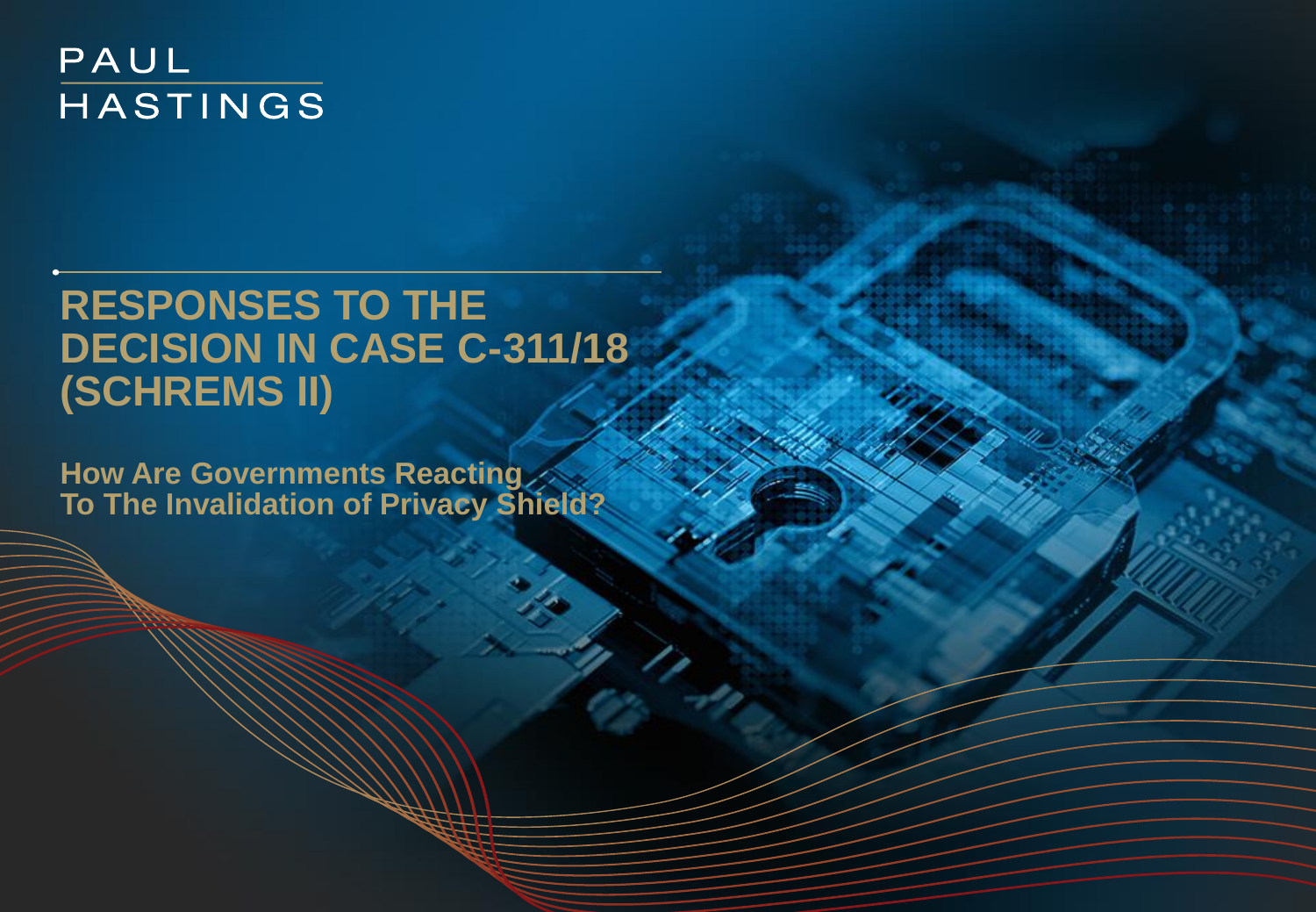# Table of Contents – click to go to page

### **DPAs**

| <b>Austria</b>                                                                                 | 3 |
|------------------------------------------------------------------------------------------------|---|
| <b>Bulgaria</b>                                                                                | 3 |
| <b>Cyprus</b>                                                                                  | 3 |
| <b>Denmark</b>                                                                                 | 3 |
| <b>Estonia</b>                                                                                 | 3 |
| <b>Finland</b>                                                                                 | 3 |
| <b>France</b>                                                                                  | 3 |
| <b>Germany - Baden-Württemberg</b>                                                             | 4 |
| <b>Germany - Berlin</b>                                                                        | 4 |
| Germany - Federal Commissioner for Data Protection and<br><b>Freedom of Information (BfDI)</b> | 4 |
| <b>Germany - Hamburg</b>                                                                       | 5 |
| <b>Germany - Rhineland-Palatinate</b>                                                          | 5 |
| <b>Germany - Thuringia</b>                                                                     | 6 |
| <b>Hungary</b>                                                                                 | 6 |
| <b>Ireland</b>                                                                                 | 6 |
| <b>Italy</b>                                                                                   | 7 |
| <b>Jersey</b>                                                                                  | 7 |
| Liechtenstein                                                                                  | 7 |
| Lithuania                                                                                      | 7 |
| Luxembourg                                                                                     | 7 |
| <u>Malta</u>                                                                                   | 8 |

| <b>The Netherlands</b> | 8  |
|------------------------|----|
| <b>Norway</b>          | 8  |
| <b>Poland</b>          | 8  |
| Romania                | 9  |
| <b>Slovakia</b>        | 9  |
| <b>Slovenia</b>        | 9  |
| <b>Spain</b>           | 9  |
| <b>Sweden</b>          | 9  |
| <b>Switzerland</b>     | 9  |
| <b>United Kingdom</b>  | 10 |

## **Other Bodies**

| <b>Germany Datenschutzkonferenz (DSK)</b>  |    |
|--------------------------------------------|----|
| <b>European Commission</b>                 | 11 |
| <b>European Data Protection Board</b>      | 12 |
| <b>EDPB FAQS</b><br>٠                      | 12 |
| <b>European Data Protection Supervisor</b> | 13 |
| <b>U.S. Department of Commerce</b>         | 13 |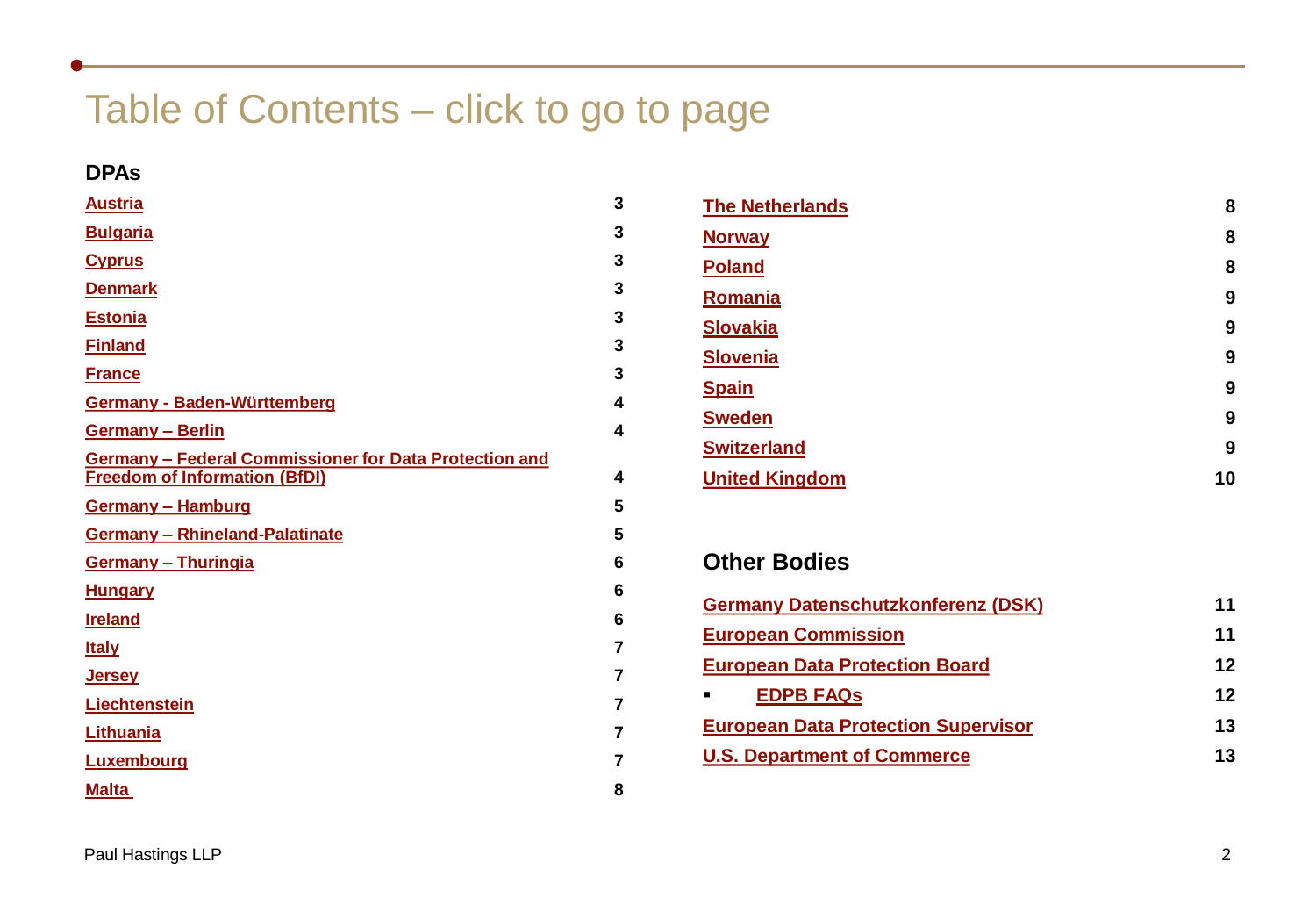<span id="page-2-0"></span>

| <b>DPA</b>      | <b>Response</b>                                                                                                                                                                                                                                                                                                                                                                                | <b>Source</b>                   |
|-----------------|------------------------------------------------------------------------------------------------------------------------------------------------------------------------------------------------------------------------------------------------------------------------------------------------------------------------------------------------------------------------------------------------|---------------------------------|
| Austria         | Acknowledged the decision and provided links to the CJEU official documents and the EDPB FAQs. It was<br>$\bullet$<br>also noted that whilst Privacy Shield was declared invalid, this does not mean all transfers of personal data<br>to the U.S. are prevented.                                                                                                                              | <b>Click here</b>               |
| <b>Bulgaria</b> | Acknowledged the decision and provided links to the CJEU official documents and the EDPB FAQs.<br>$\bullet$                                                                                                                                                                                                                                                                                    | <b>Click here</b>               |
| Cyprus          | Acknowledged the decision and confirmed that while SCCs remain in force, organisations that use or intend<br>$\bullet$<br>to use the SCCs should consider the surveillance status of the country. If a satisfactory level of protection is<br>not provided then the organisation should not allow or suspend any transmission of data and take additional<br>protection measures where needed. | <b>Click here</b>               |
| Denmark         | Acknowledged the decision and referred to the initial statement and further FAQs from the European Data<br>$\bullet$<br>Protection Board (each as detailed below).                                                                                                                                                                                                                             | <b>Click here</b>               |
|                 | DPA will continue to monitor and provide updates on the decision.<br>$\bullet$                                                                                                                                                                                                                                                                                                                 | Click here:<br><b>EDPB FAQS</b> |
| Estonia         | Organisations relying on Privacy Shield need to review current transfers of personal data and consider<br>$\bullet$<br>implementing replacement mechanism to transfer affected personal data, including the SCCs.                                                                                                                                                                              | <b>Click here</b>               |
| Finland         | Acknowledged the decision and concluded to provide further information on the effects of the judgement in<br>$\bullet$<br>due course.                                                                                                                                                                                                                                                          | <b>Click here</b>               |
|                 | The DPA acknowledged the judgment and made reference to the initial FAQs of the EDPB, explaining that<br>$\bullet$<br>the aim of these is to provide initial clarification and preliminary guidance on the use of tools to transfer<br>personal data to third countries.                                                                                                                       | Click here:<br><b>EDPB FAQs</b> |
|                 | The DPA confirmed that it will provide updates with further guidance as the EDPB continues to examine and<br>$\bullet$<br>assess this CJEU judgment.                                                                                                                                                                                                                                           |                                 |
| France          | Acknowledged the decision and confirmed it is currently conducting a precise analysis of the judgment.<br>$\bullet$                                                                                                                                                                                                                                                                            | <b>Click here</b>               |
|                 | Acknowledges and restates the EDPB FAQs (as detailed further below).<br>$\bullet$                                                                                                                                                                                                                                                                                                              | Click here:<br><b>EDPB FAQS</b> |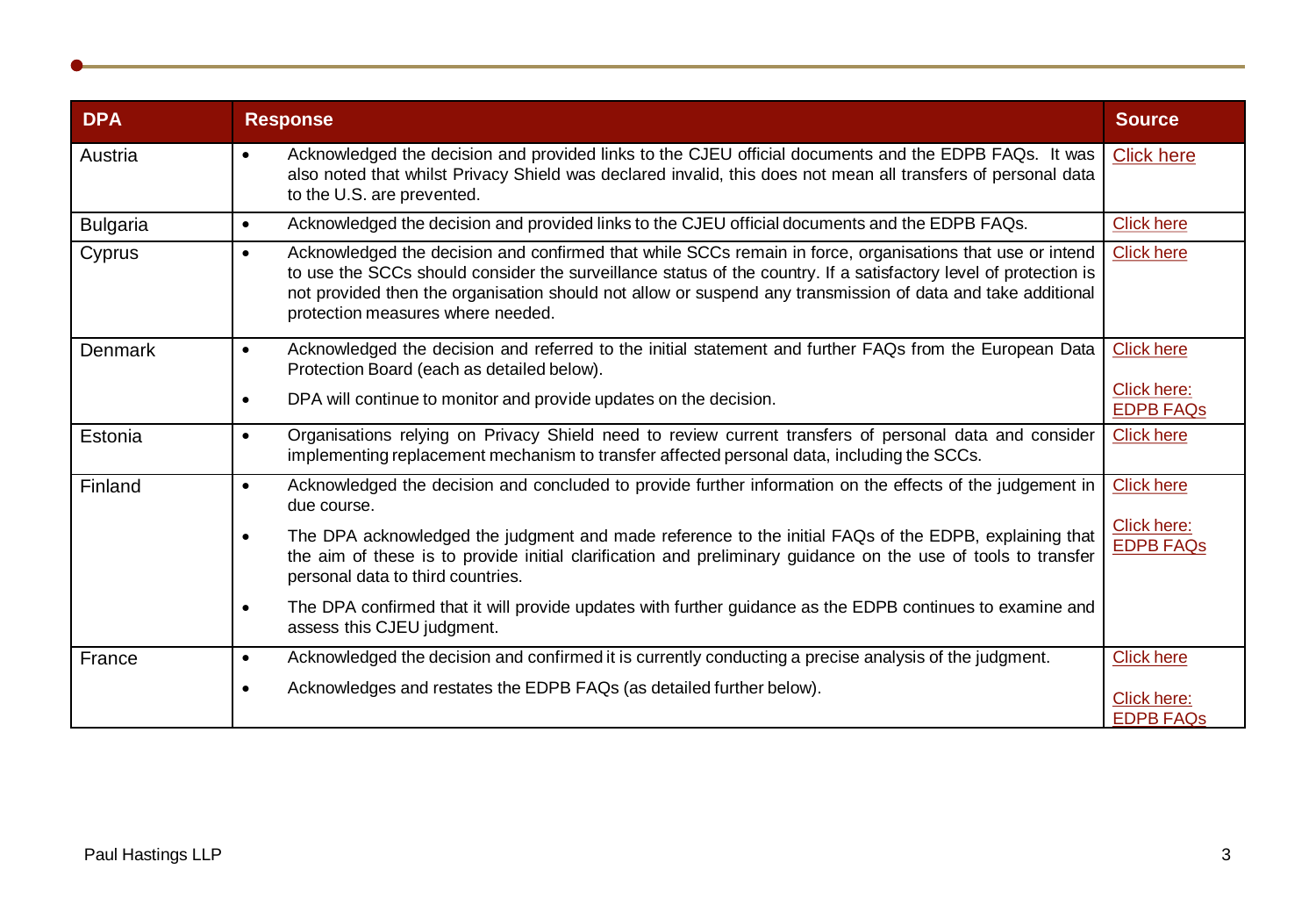<span id="page-3-0"></span>

| <b>DPA</b>                                                                                   |                                                                                                                                                                                                                                                                                                                                                                                                                                                                                                                                                                                                                                                                                                                                                                                                                                    | <b>Source</b>                    |
|----------------------------------------------------------------------------------------------|------------------------------------------------------------------------------------------------------------------------------------------------------------------------------------------------------------------------------------------------------------------------------------------------------------------------------------------------------------------------------------------------------------------------------------------------------------------------------------------------------------------------------------------------------------------------------------------------------------------------------------------------------------------------------------------------------------------------------------------------------------------------------------------------------------------------------------|----------------------------------|
| Germany -<br>Baden-<br>Württemberg                                                           | The DPA published guidelines on how to apply the decision, particularly what immediate steps companies<br>$\bullet$<br>transferring personal data internationally should take and what measures can be implemented to ensure<br>data is protected. The immediate steps include making an inventory of international data transfers and<br>contacting all relevant service providers to make them aware of the decision. With respect to measures to<br>implement, the DPA suggested certain amendments that could be made to the text of the SCCs, including<br>extending the notification requirement under $5(d)(i)$ to the relevant data subjects and also confirming that if<br>disclosure is not permitted by the laws of the importing jurisdiction, the entity should discuss the matter with<br>the supervisory authority. | Click here:<br><b>Guidelines</b> |
| Germany $-$<br><b>Berlin</b>                                                                 | Transfers of personal data to the U.S. are currently not possible since U.S. law does not provide for an<br>$\bullet$<br>adequate level of protection.                                                                                                                                                                                                                                                                                                                                                                                                                                                                                                                                                                                                                                                                             | <b>Click here</b>                |
|                                                                                              | Controllers who are subject to the supervision of the Berlin DPA are encouraged to switch immediately to<br>$\bullet$<br>service providers within the EU or a country providing an appropriate level of protection.                                                                                                                                                                                                                                                                                                                                                                                                                                                                                                                                                                                                                |                                  |
| Germany $-$                                                                                  | The decision has confirmed and strengthened the role of data protection supervisory authorities.<br>$\bullet$                                                                                                                                                                                                                                                                                                                                                                                                                                                                                                                                                                                                                                                                                                                      | <b>Click here</b>                |
| Federal<br>Commissioner<br>for Data<br>Protection and<br>Freedom of<br>Information<br>(BfDI) | Transfers of personal data to the U.S. are still possible subject to implementing the additional safeguards<br>$\bullet$<br>explained by the CJEU.                                                                                                                                                                                                                                                                                                                                                                                                                                                                                                                                                                                                                                                                                 |                                  |
|                                                                                              | Both companies and authorities as well as the supervisory authorities now have the complex task of<br>$\bullet$<br>practicing the judgment.                                                                                                                                                                                                                                                                                                                                                                                                                                                                                                                                                                                                                                                                                        |                                  |
|                                                                                              | The BfDI will make further comments in due course with the main focus being on the revision of the standard<br>$\bullet$<br>contractual clauses by the European Commission, as well as the need for the U.S. to ensure that the<br>fundamental rights of the EU citizens are assimilated to those of U.S. nationals.                                                                                                                                                                                                                                                                                                                                                                                                                                                                                                               |                                  |
|                                                                                              | The Federal Commissioner, Professor Ulrich Kelber issued a statement on the back of the EDPB FAQs<br>$\bullet$<br>publication, stating that "it is important that the European data protection supervisory authorities give their<br>supervised bodies intensive advice on alternative bases for international data exchange."                                                                                                                                                                                                                                                                                                                                                                                                                                                                                                     |                                  |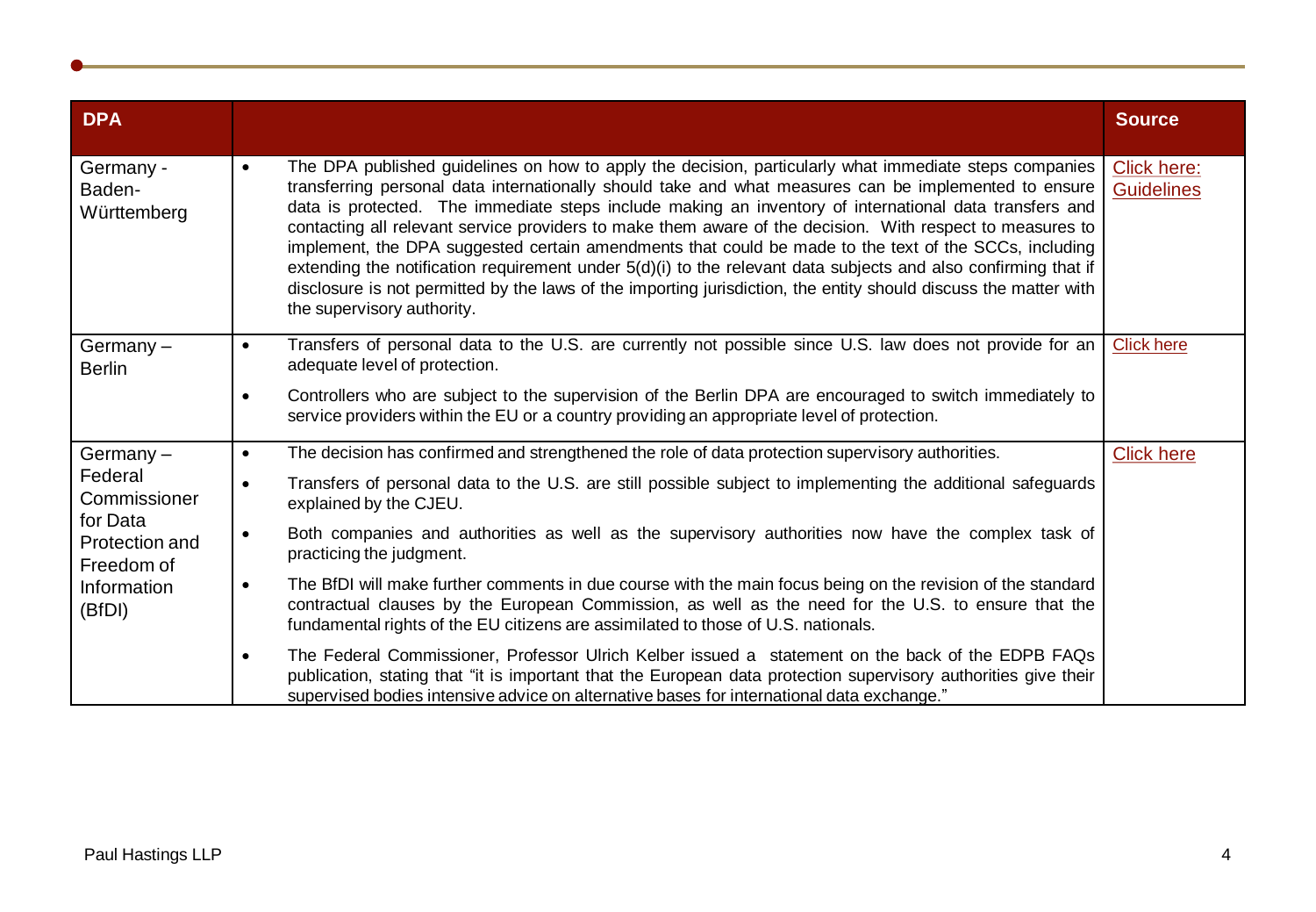<span id="page-4-0"></span>

| <b>DPA</b>             | <b>Response</b>                                                                                                                                                                                                                                                                                                                          | <b>Source</b>              |
|------------------------|------------------------------------------------------------------------------------------------------------------------------------------------------------------------------------------------------------------------------------------------------------------------------------------------------------------------------------------|----------------------------|
| Germany $-$<br>Hamburg | The decision by the CJEU is welcomed by the DPA as the improvements made by Privacy Shield to Safe<br>Harbor (Privacy Shield's predecessor which was also invalidated) were only marginal. No changes were<br>made with respect to mass surveillance without cause and the rights of individuals were not substantially<br>strengthened. | <b>Click here</b>          |
|                        | The DPA considers the decision to maintain the SCC as an appropriate instrument to be inconsistent when<br>$\bullet$<br>considering transfers to the U.S                                                                                                                                                                                 |                            |
|                        | The EDPB will have to evaluate the legal and factual situation in recipient countries (especially in the U.S.<br>$\bullet$<br>and third countries for which no adequacy decision has been made), taking into consideration data access<br>by local authorities and effective legal remedies for data subjects.                           |                            |
|                        | The DPAs have a significant role to play in developing and implementing a common strategy.<br>$\bullet$                                                                                                                                                                                                                                  | Click here:                |
|                        | The DPA has published links to the EDPB FAQs as well as the DSK press release statement (each detailed<br>$\bullet$<br>further below).                                                                                                                                                                                                   | <b>EDPB FAQS</b>           |
| Germany-<br>Rhineland- | The DPA prepared a list of initial FAQs and confirmed it would provide a fuller understanding of the<br>$\bullet$<br>implications of the decision in due course.                                                                                                                                                                         | Click here:<br><b>FAQs</b> |
| Palatinate             | The decision by the CJEU strengthens the rights of individuals.<br>$\bullet$                                                                                                                                                                                                                                                             |                            |
|                        | Data transfers made using Privacy Shield are now illegal, and those organisations relying on Privacy Shield<br>$\bullet$<br>should immediately switch to another mechanism. If no other mechanism is available, the transfer must be<br>suspended.                                                                                       |                            |
|                        | No "grace period" is being provided – transfers made using Privacy Shield have been illegal since the<br>$\bullet$<br>verdict.                                                                                                                                                                                                           |                            |
|                        | SCCs are still an option to transfer personal data to the U.S. if used in compliance with the CJEU's decision.                                                                                                                                                                                                                           |                            |
|                        | <b>Continued on next slide</b>                                                                                                                                                                                                                                                                                                           |                            |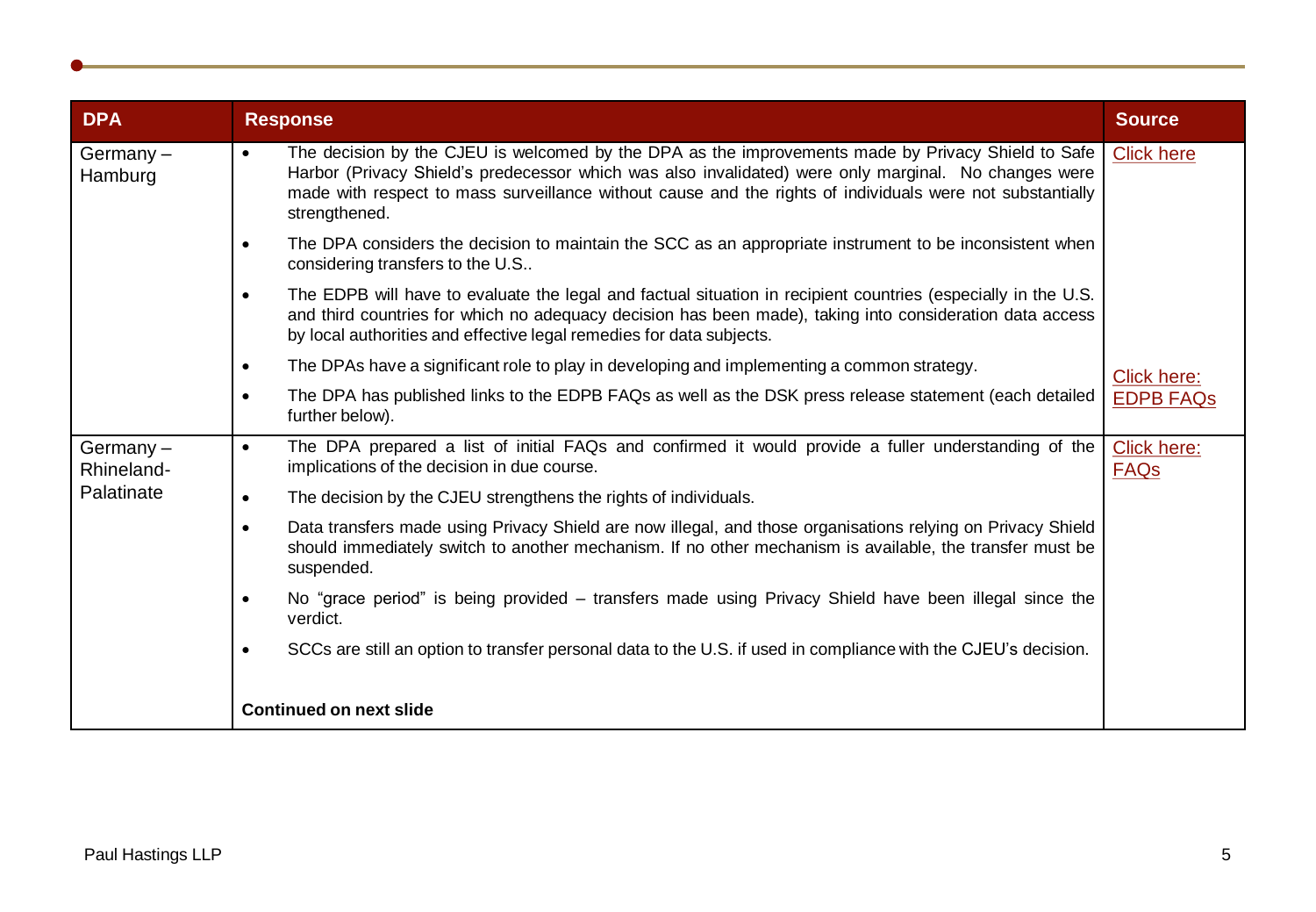<span id="page-5-0"></span>

| <b>DPA</b>                                          | <b>Response</b>                                                                                                                                                                                                                                                                                                                                                                                                                                                                                                                                                                                                                                                                                                                                                                                                          | <b>Source</b>               |
|-----------------------------------------------------|--------------------------------------------------------------------------------------------------------------------------------------------------------------------------------------------------------------------------------------------------------------------------------------------------------------------------------------------------------------------------------------------------------------------------------------------------------------------------------------------------------------------------------------------------------------------------------------------------------------------------------------------------------------------------------------------------------------------------------------------------------------------------------------------------------------------------|-----------------------------|
| Germany-<br>Rhineland-<br>Palatinate<br>(continued) | Proposes a five-step assessment for companies that wish to use SCCs:<br>$\bullet$<br>Do I transfer data to countries outside of the EU/EEA?<br>1.<br>2.<br>If yes: Do I use SCCs for this third country data transfer?<br>3.<br>If yes: Is the data importer in the third country, or one of its sub-contractors, subject to obligations that<br>violate Article 7 or Article 8 of the Charter?<br>a) Generally the case for telecommunication companies in the U.S. because of FISA 702.<br>b) Unencrypted data over transatlantic cables may be monitored in the U.S. according to Executive<br>Order 12333.<br>If yes: Can an alternative transfer instrument be used in accordance with Chapter V GDPR or does<br>4.<br>Art. 49 GDPR apply?<br>If no: Data transfers to this recipient are no longer possible.<br>5. | Click here:                 |
|                                                     | The DPA also published a link to the DSK press release (as detailed further below), stating that the German<br>$\bullet$<br>data protection supervisory authorities have clarified their common stance on the matters.                                                                                                                                                                                                                                                                                                                                                                                                                                                                                                                                                                                                   | <b>DSK press</b><br>release |
| Germany $-$<br>Thuringia                            | The decision by the CJEU is welcomed by the DPA, in particular with respect to the shortcomings of the<br>$\bullet$<br>ombudsperson mechanism.                                                                                                                                                                                                                                                                                                                                                                                                                                                                                                                                                                                                                                                                           | <b>Click here</b>           |
|                                                     | Deems it unlikely that it is still possible to legally transfer data to the U.S. using SCCs.<br>$\bullet$                                                                                                                                                                                                                                                                                                                                                                                                                                                                                                                                                                                                                                                                                                                |                             |
|                                                     | DPAs will need to increase their enforcement activities on this issue.<br>$\bullet$                                                                                                                                                                                                                                                                                                                                                                                                                                                                                                                                                                                                                                                                                                                                      |                             |
| Hungary                                             | The supervisory authorities should suspend or prohibit the transfer of personal data to a third country if they<br>$\bullet$<br>consider that the transfer does not comply with the general data protection clauses in the third country or the<br>clauses cannot be respected there.                                                                                                                                                                                                                                                                                                                                                                                                                                                                                                                                    | <b>Click here</b>           |
| Ireland                                             | The decision by the CJEU is welcomed by the DPA, noting that the judgment firmly endorses the substance<br>$\bullet$<br>of the concerns expressed by the DPA in the original proceedings.                                                                                                                                                                                                                                                                                                                                                                                                                                                                                                                                                                                                                                | <b>Click here</b>           |
|                                                     | The use of the SCCs to transfer personal data to the U.S. is "questionable". This an issue that will require<br>$\bullet$<br>further examination.                                                                                                                                                                                                                                                                                                                                                                                                                                                                                                                                                                                                                                                                        |                             |
|                                                     | Acknowledges the central role for supervisory authorities across the EU and looks forward to giving the<br>$\bullet$<br>judgment meaningful and practical effect.                                                                                                                                                                                                                                                                                                                                                                                                                                                                                                                                                                                                                                                        |                             |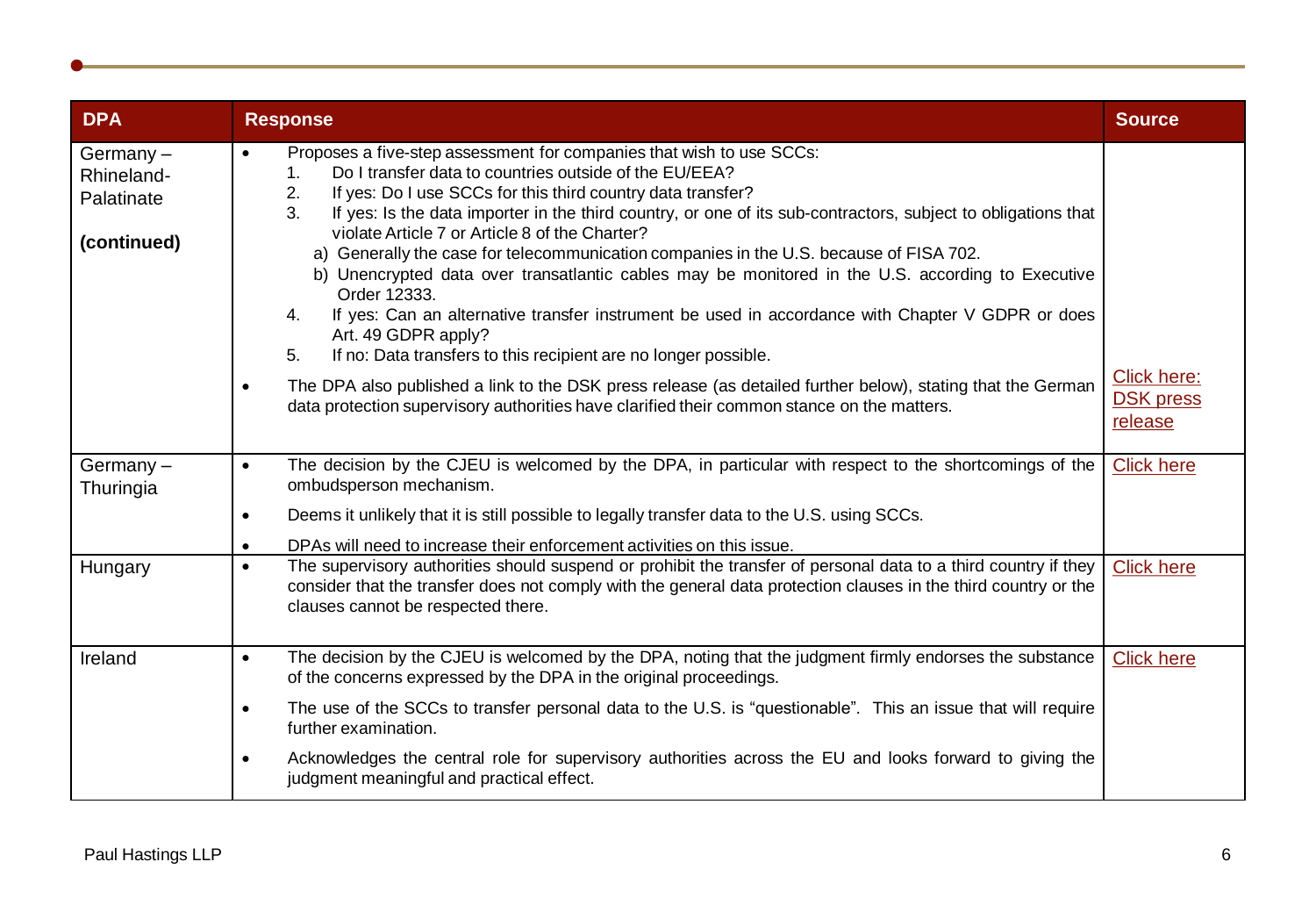<span id="page-6-0"></span>

| <b>DPA</b>    | <b>Response</b>                                                                                                                                                                                                                                                                                                                                                                                                                                                                                                                                  | <b>Source</b>              |
|---------------|--------------------------------------------------------------------------------------------------------------------------------------------------------------------------------------------------------------------------------------------------------------------------------------------------------------------------------------------------------------------------------------------------------------------------------------------------------------------------------------------------------------------------------------------------|----------------------------|
| Italy         | The DPA has acknowledged the CJEU judgment and provided access to the initial EDPB FAQs (as detailed<br>$\bullet$<br>further below).                                                                                                                                                                                                                                                                                                                                                                                                             | <b>Click here</b>          |
| Jersey        | The DPA is considering the decision of the CJEU and its potential impact upon Jersey-based businesses<br>$\bullet$<br>who use the EU-U.S. Privacy Shield mechanism for data transfers to the U.S It stated that "we understand<br>there may be significant implications for businesses using the Privacy Shield mechanism for international<br>data transfers () we will be working with local business sectors to understand the implications and will be<br>revising our current guidance note on international data transfers in due course." | <b>Click here</b>          |
|               | The DPA issued a blog post which provides a list of five steps Jersey companies should consider before<br>$\bullet$<br>transferring personal data to the U.S., including mapping out data flows, re-assessing affected processor<br>contracts and monitoring the news for the updates.                                                                                                                                                                                                                                                           | Click here:<br><b>Blog</b> |
|               | The DPA published a blog on applying the decision which focused on the "unanswered questions" which<br>$\bullet$<br>arose from the decision, such as: how should data exporters analyse the access to personal data by public<br>authorities in importing jurisdictions; and, with respect to implementing it as additional safeguard, how will<br>encryption be used in practice and to what degree of success?                                                                                                                                 | Click here:<br><b>Blog</b> |
| Liechtenstein | Data transfers made using Privacy Shield are no longer permitted, and those organisations relying on<br>$\bullet$<br>Privacy Shield should immediately switch to another mechanism.                                                                                                                                                                                                                                                                                                                                                              | <b>Click here</b>          |
|               | The DPA refers the possibility of a replacement agreement between the U.S. and the EU Commission<br>$\bullet$<br>relating to data transfers.                                                                                                                                                                                                                                                                                                                                                                                                     |                            |
|               | The DPA is in the process of analysing the decision and its consequences for data transfers to third<br>$\bullet$<br>countries and will publish further instructions on this shortly.                                                                                                                                                                                                                                                                                                                                                            |                            |
| Lithuania     | Acknowledged the decision and concluded to provide further information on the effects of the judgement in<br>$\bullet$<br>due course.                                                                                                                                                                                                                                                                                                                                                                                                            | <b>Click here</b>          |
| Luxembourg    | The DPA has acknowledged the CJEU judgment and provided access to the initial FAQs of the EDPB (as<br>$\bullet$<br>detailed further below).                                                                                                                                                                                                                                                                                                                                                                                                      | <b>Click here</b>          |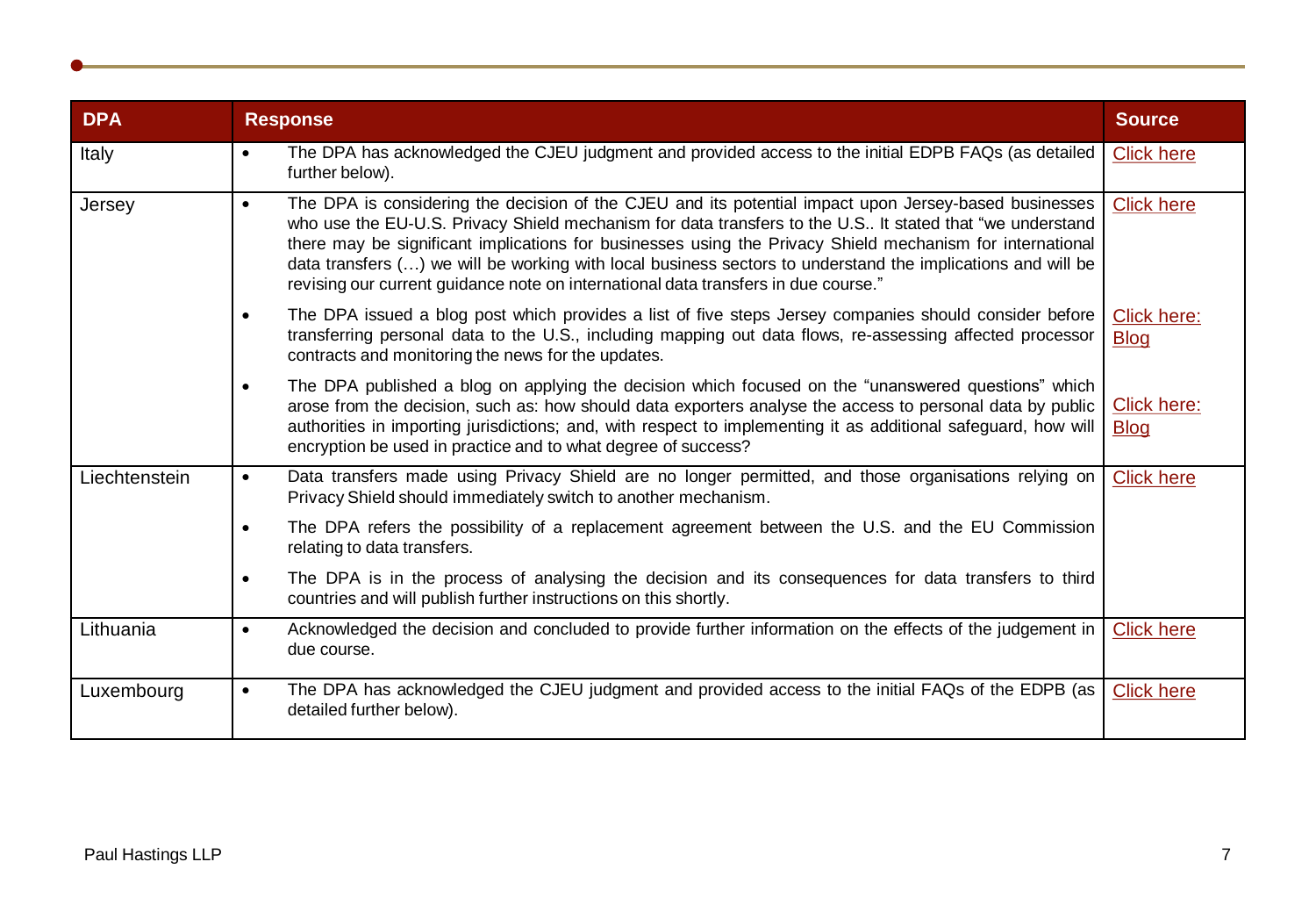<span id="page-7-0"></span>

| <b>DPA</b>      | <b>Response</b>                                                                                                                                                                                                                                                                                                                                                                                                                             | <b>Source</b>              |
|-----------------|---------------------------------------------------------------------------------------------------------------------------------------------------------------------------------------------------------------------------------------------------------------------------------------------------------------------------------------------------------------------------------------------------------------------------------------------|----------------------------|
| Malta           | The DPA has acknowledged the CJEU judgment and provided access to the initial FAQs of the EDPB (as<br>$\bullet$<br>detailed further below).                                                                                                                                                                                                                                                                                                 | <b>Click here</b>          |
| The Netherlands | Organisations currently relying on Privacy Shield must consider what other mechanisms may be used to<br>$\bullet$<br>transfer personal data to the U.S.                                                                                                                                                                                                                                                                                     | <b>Click here</b>          |
|                 | Currently examining the practical consequences of the decision and next steps within the EDPB.<br>$\bullet$                                                                                                                                                                                                                                                                                                                                 |                            |
| Norway          | Organisations currently relying on Privacy Shield must consider what other mechanisms may be used to<br>$\bullet$<br>transfer personal data to the U.S.                                                                                                                                                                                                                                                                                     | <b>Click here</b>          |
|                 | The DPA will, in collaboration with other DPAs, provide further guidance on how companies can comply with<br>$\bullet$<br>the decision.                                                                                                                                                                                                                                                                                                     |                            |
|                 | The DPA published Q&As, largely reflecting those of the EDPB and also stated that it will no longer be<br>$\bullet$<br>sufficient to use a valid transfer basis such as the SCCs or BCRs alone – additional considerations are<br>required as outlined in the CJEU decision.                                                                                                                                                                | Click here:<br>Q&A         |
|                 | The DPA further confirms in the Q&As that any transfer of personal data to a third county would be illegal if<br>$\bullet$<br>the relevant organisation: lacks the resources or expertise to carry out the necessary assessments as<br>required by the judgement; is unsure as to the outcome of the assessment; or if additional measures are<br>required following the assessment and it does not know what measures would be sufficient. |                            |
| Poland          | The DPA underlines the necessity of a "coherent approach" to the assessment of the consequences of the<br>$\bullet$<br>CJEU decision throughout the EU and the necessity of joint actions in this respect by national supervisory<br>authorities cooperating within the EDPB, in which the DPA is involved.                                                                                                                                 | <b>Click here</b>          |
|                 | The DPA has referenced the initial FAQs and confirmed that it will provide updates as the EDPB continues<br>$\bullet$<br>to examine and assess the CJEU judgment.                                                                                                                                                                                                                                                                           | Click here:<br><b>FAQs</b> |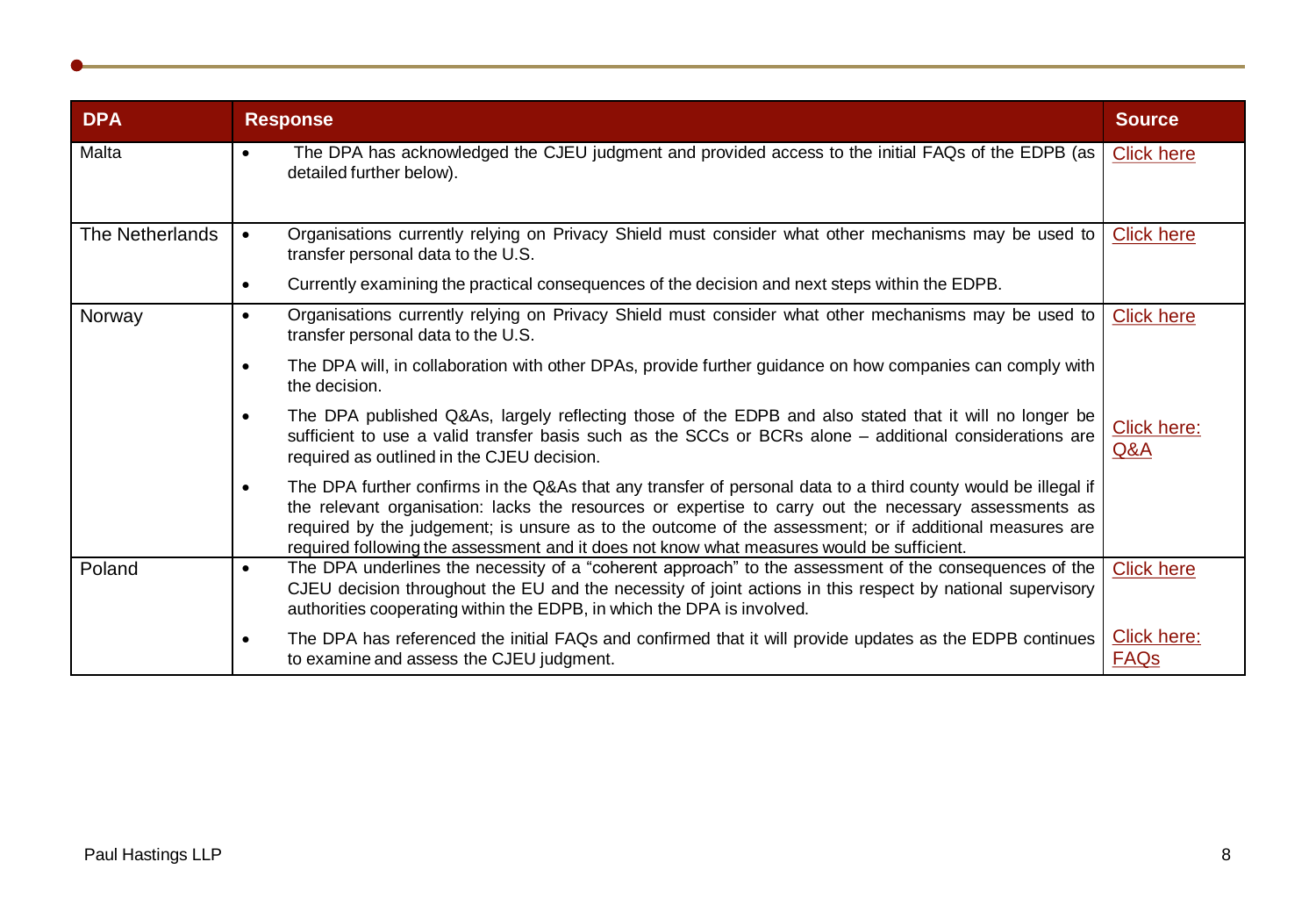<span id="page-8-0"></span>

| <b>DPA</b>  | <b>Response</b>                                                                                                                                                                                                                                                                                      | <b>Source</b>                                   |
|-------------|------------------------------------------------------------------------------------------------------------------------------------------------------------------------------------------------------------------------------------------------------------------------------------------------------|-------------------------------------------------|
| Romania     | Organisations currently relying on Privacy Shield must consider what other mechanisms may be used to<br>$\bullet$<br>transfer personal data to the U.S.                                                                                                                                              | <b>Click here</b>                               |
|             | SCCs are still a valid mechanism for transferring personal data to the U.S.<br>$\bullet$                                                                                                                                                                                                             |                                                 |
|             | The DPA acknowledged the judgment and made reference to the initial FAQs, explaining that the aim of<br>$\bullet$<br>these is to provide initial clarification and preliminary guidance on the use of tools to transfer personal data to<br>third countries.                                         | Click here:<br><b>EDPB FAQs</b>                 |
|             | The DPA confirmed that it will provide updates with further guidance as the EDPB continues to examine and<br>$\bullet$<br>assess this CJEU judgment.                                                                                                                                                 |                                                 |
|             | The DPA has acknowledged the CJEU judgment and provided access to the initial FAQs of the EDPB (as<br>$\bullet$<br>detailed further below).                                                                                                                                                          |                                                 |
| Slovakia    | The DPA acknowledged the judgment and made reference to the initial FAQs of the EDPB (as detailed<br>$\bullet$<br>further below), explaining that the aim of these is to provide initial clarification and preliminary guidance on<br>the use of tools to transfer personal data to third countries. | Click here:<br><b>Statement</b>                 |
|             | The DPA confirmed that it will provide updates with further guidance as the EDPB continues to examine and<br>$\bullet$<br>assess this CJEU judgment.                                                                                                                                                 | Click here:<br><b>FAQs</b>                      |
| Slovenia    | Organisations currently relying on Privacy Shield must ensure that an alternative transfer mechanism is<br>$\bullet$<br>implemented as soon as possible to transfer personal data to the U.S. If this is not possible, personal data<br>must not be transferred to the U.S.                          | <b>Click here</b>                               |
| Spain       | The DPA indicates the importance of the CJEU decision regarding the fundamental right of data protection,<br>$\bullet$<br>particularly in the framework of international transfers to third countries.                                                                                               | <b>Click here</b>                               |
|             | The DPA will continue to work together with the other the DPAs on a harmonized response at an EU level<br>$\bullet$<br>and will participate in the work carried out to adopt a common approach, thus guaranteeing a consistent<br>application of the judgment in all the countries of the EU.        | Click here:<br><b>FAQ</b><br><b>Translation</b> |
|             | The DPA provided a translation of the EDPB FAQ document.<br>$\bullet$                                                                                                                                                                                                                                |                                                 |
| Sweden      | Transfers of personal data pursuant to Privacy Shield are no longer allowed.<br>$\bullet$                                                                                                                                                                                                            | <b>Click here</b>                               |
| Switzerland | The DPA acknowledged the CJEU ruling and posted a link to the CJEU press release, but stated that it is not<br>$\bullet$<br>directly applicable to Switzerland.                                                                                                                                      | <b>Click here</b>                               |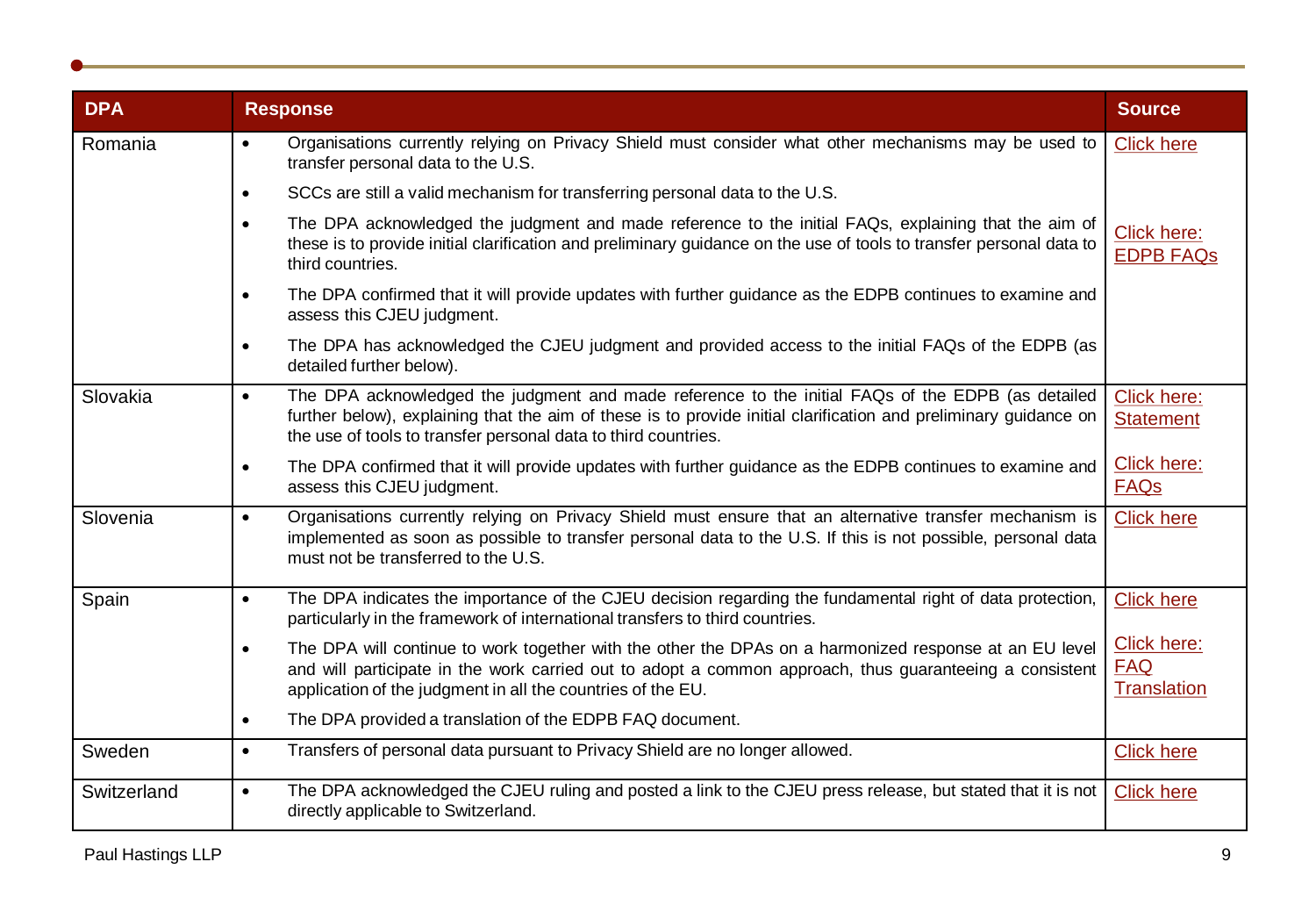<span id="page-9-0"></span>

| <b>DPA</b>     | <b>Response</b>                                                                                                                                                                                                                                                                                                                                                       | <b>Source</b>                                     |
|----------------|-----------------------------------------------------------------------------------------------------------------------------------------------------------------------------------------------------------------------------------------------------------------------------------------------------------------------------------------------------------------------|---------------------------------------------------|
| United Kingdom | Acknowledged the decision and concluded to provide further information on the effects of the judgement in<br>due course.                                                                                                                                                                                                                                              | Click here:<br><b>Statement</b>                   |
|                | The decision confirms the importance of safeguards for personal data transferred out of the UK.                                                                                                                                                                                                                                                                       |                                                   |
|                | The European Commission and EDPB will provide more comprehensive guidance on necessary extra<br>measures that may be needed. In the meantime all international transfers should be monitored so that swift<br>action can be taken as guidance and advice becomes available.                                                                                           | Click here:<br><b>Updated</b><br><b>Statement</b> |
|                | The EDPB has recommended that a risk assessment must be conducted as to whether SCCs provide<br>$\bullet$<br>enough protection within the local legal framework, whether the transfer is to the U.S. or elsewhere. The<br>receiver of the data may be able to assist with this.                                                                                       |                                                   |
|                | The CJEU judgment confirmed that supervisory authorities have an important role to play in the oversight of<br>$\bullet$<br>international transfers. Further consideration is being taken for what this means in practice but the DPA<br>states it will continue to apply a risk-based and proportionate approach in accordance with its Regulatory<br>Action Policy. |                                                   |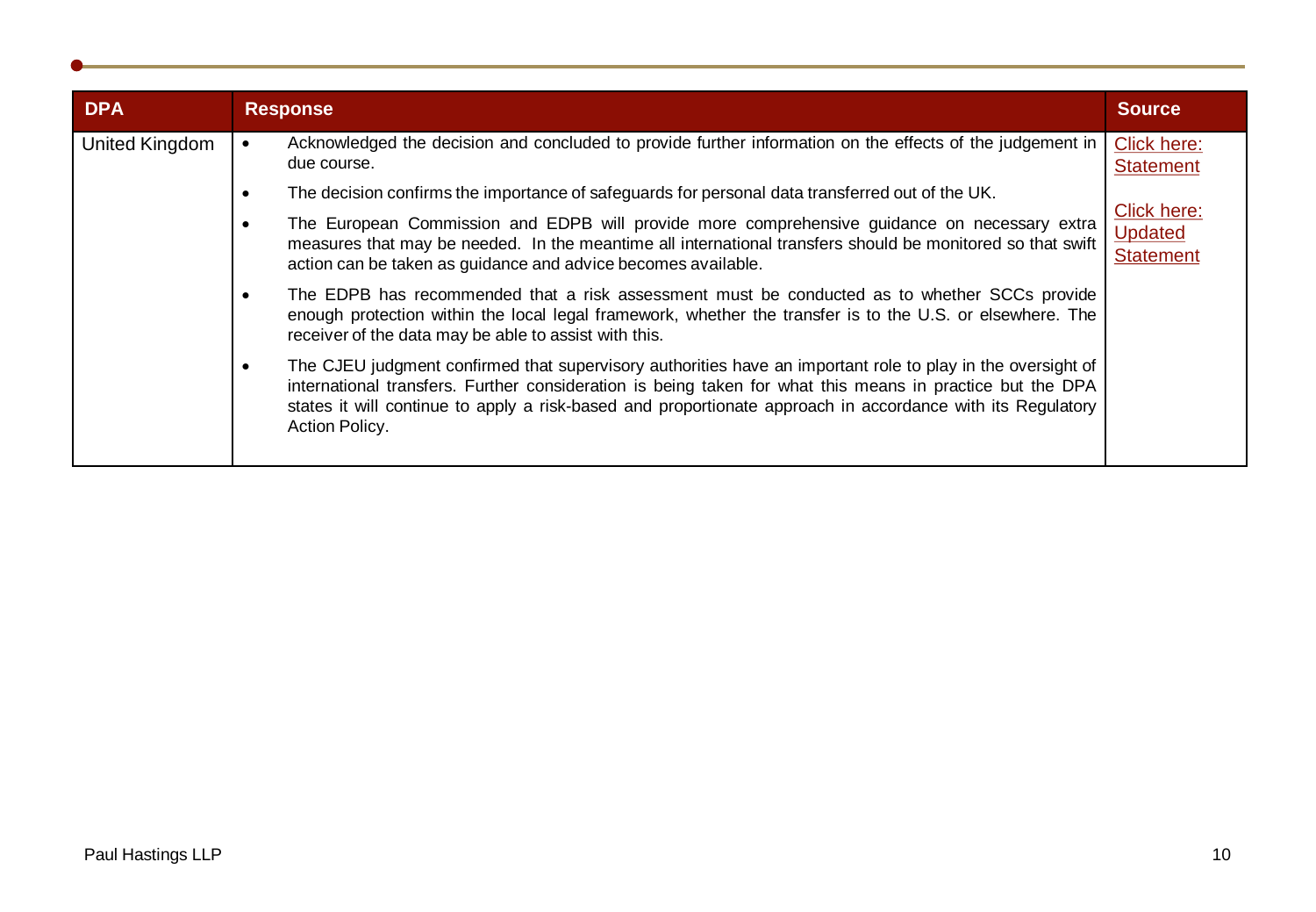<span id="page-10-0"></span>

| <b>Other Body</b>                        | <b>Response</b>                                                                                                                                                                                                                                                                                                                                            | <b>Source</b>                                          |
|------------------------------------------|------------------------------------------------------------------------------------------------------------------------------------------------------------------------------------------------------------------------------------------------------------------------------------------------------------------------------------------------------------|--------------------------------------------------------|
| Germany<br>Datenschutzkonferenz<br>(DSK) | Following the judgment, the DSK highlighted the need to ensure that organisations receiving EU<br>$\bullet$<br>personal data outside of the EEA on the basis of SCCs are able to provide a level of protection that is<br>"essentially equivalent" to EU levels.                                                                                           | <b>Click here</b>                                      |
|                                          | The law of the recipient country should be prevented from interfering with any additional protective<br>$\bullet$<br>measures put in place, if such interference would impair the effectiveness of those measures.                                                                                                                                         |                                                        |
|                                          | The DSK emphasised that the judgment did not provide for any transition or grace period, therefore<br>$\bullet$<br>data controllers should discontinue any transfer of personal data to the U.S. based on Privacy Shield<br>immediately, as well as promptly verify the conditions under which they can continue transferring<br>personal data to the U.S. |                                                        |
|                                          | The DSK pointed out that SCCs without additional measures are generally not sufficient, and that this<br>$\bullet$<br>same standard will also be applied to BCRs.                                                                                                                                                                                          |                                                        |
| <b>European Commission</b>               | The Commission welcomes the decision as "valuable guidance", with Commissioner Reynders<br>$\bullet$<br>confirming the validity of the SCCs.                                                                                                                                                                                                               | <b>Click here</b>                                      |
|                                          | The Commission "will continue our work to ensure the continuity of safe data flows" in line with the<br>$\bullet$<br>CJEU's decision, in full respect of the EU law and in line with the fundamental rights of the citizens.                                                                                                                               |                                                        |
|                                          | It is essential to have a "broad toolbox" for international transfers.<br>$\bullet$                                                                                                                                                                                                                                                                        |                                                        |
|                                          | The Commission has already been working "intensively" to ensure that this toolbox is fit for purpose,<br>$\bullet$<br>including the modernisation of the SCCs.                                                                                                                                                                                             |                                                        |
|                                          | The European Commission and U.S. Department of Commerce released a statement to confirm they<br>$\bullet$<br>have initiated discussions to evaluate the potential for an enhanced EU-U.S. Privacy Shield framework<br>to comply with the CJEU judgement.                                                                                                   | <b>Click here:</b><br><b>Joint</b><br><b>Statement</b> |
|                                          | Priorities of the Commission are:<br>$\bullet$                                                                                                                                                                                                                                                                                                             |                                                        |
|                                          | 1. Guaranteeing the protection of personal data transferred across the Atlantic.                                                                                                                                                                                                                                                                           |                                                        |
|                                          | 2. Working constructively with U.S. counterparts with an aim of ensuring safe transatlantic data<br>flows.                                                                                                                                                                                                                                                 |                                                        |
|                                          | Working with the EDPB and national DPAs to ensure our international data transfer toolbox is fit<br>for purpose.                                                                                                                                                                                                                                           |                                                        |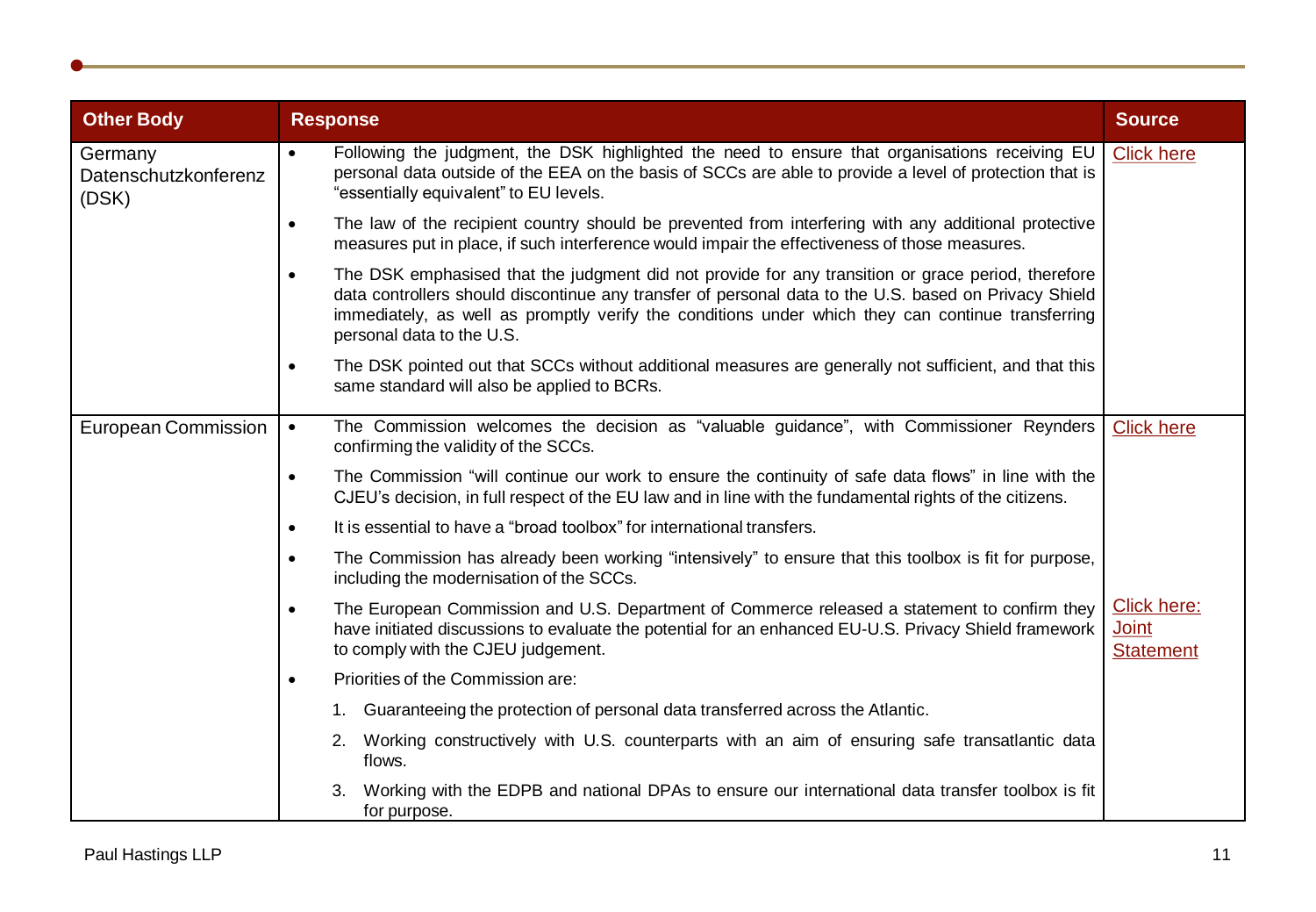<span id="page-11-0"></span>

| <b>Other Body</b>                                  | <b>Response</b>                                                                                                                                                                                                                                                                                                                                                                                                                                                                                                                                                                                                                                                    | <b>Source</b>                   |
|----------------------------------------------------|--------------------------------------------------------------------------------------------------------------------------------------------------------------------------------------------------------------------------------------------------------------------------------------------------------------------------------------------------------------------------------------------------------------------------------------------------------------------------------------------------------------------------------------------------------------------------------------------------------------------------------------------------------------------|---------------------------------|
| European Data<br><b>Protection Board</b><br>(EDPB) | The EDPB welcomes the CJEU's decision as it highlights the right to privacy in the context of the<br>$\bullet$<br>transfer of personal data to third countries, and is "one of great importance".                                                                                                                                                                                                                                                                                                                                                                                                                                                                  | Click here:<br><b>Statement</b> |
|                                                    | The EDPB notes that it previously questioned Privacy Shield in its reports.<br>$\bullet$                                                                                                                                                                                                                                                                                                                                                                                                                                                                                                                                                                           |                                 |
|                                                    | With respect to the assessment of whether the countries which data are sent offer adequate<br>$\bullet$<br>protection, the EDPB states that the exporter shall take into consideration the content of the SCCs, the<br>specific circumstances of the transfer, as well as the legal regime applicable in the importer's country.<br>The examination of the latter shall be done in light of the non-exhaustive factors set out under Art<br>45(2) GDPR.                                                                                                                                                                                                            | Click here:<br><b>FAQs</b>      |
|                                                    | The EDPB is looking further into what the additional measures could consist of.<br>$\bullet$                                                                                                                                                                                                                                                                                                                                                                                                                                                                                                                                                                       |                                 |
|                                                    | The EDPB provided high level guidance on the decision in the form of FAQs "received by supervisory<br>authorities" which the EDPB intends to further develop and compliment. The key messages:<br>Transfers made on the basis of Privacy Shield are now illegal and no grace period will be granted for<br>compliance with the decision.                                                                                                                                                                                                                                                                                                                           |                                 |
|                                                    | The threshold set by the CJEU for third countries applies to all safeguards under Article 46 of the<br>$\bullet$<br>GDPR.                                                                                                                                                                                                                                                                                                                                                                                                                                                                                                                                          |                                 |
|                                                    | The CJEU's assessment of U.S. law also applies in the context of BCRs. Whether a transfer to the<br>$\bullet$<br>U.S. on the basis of BCRs is permissible will depend on the result of the assessment into the<br>adequacy of protection, taking into account the circumstances of the transfers, and supplementary<br>measures that could be put in place.                                                                                                                                                                                                                                                                                                        |                                 |
|                                                    | Derogations can be used to transfer personal data to the U.S. but the EDPB refers to its guideline in<br>$\bullet$<br>this respect (Guidelines 2/2018).                                                                                                                                                                                                                                                                                                                                                                                                                                                                                                            |                                 |
|                                                    | The EDPB is still analysing the decision to determine the kind of supplementary measures that could<br>$\bullet$<br>be implemented if the importing jurisdiction does not provide adequate protection.                                                                                                                                                                                                                                                                                                                                                                                                                                                             |                                 |
|                                                    | If, pursuant to an agreement with a processor, the personal data may be transferred by the processor<br>$\bullet$<br>to the U.S. and no additional measures can be put in place, or derogations relied upon, the only<br>solution is to negotiate an amendment or supplementary clause to the contract to forbid transfers to<br>the U.S. country. This equally applies to other third countries: if a processor transfers personal data to<br>a third country, the controller should ensure the transfers to the third country is compliant with the<br>decision. If this is not possible, the personal data should not be transferred outside the EEA territory. |                                 |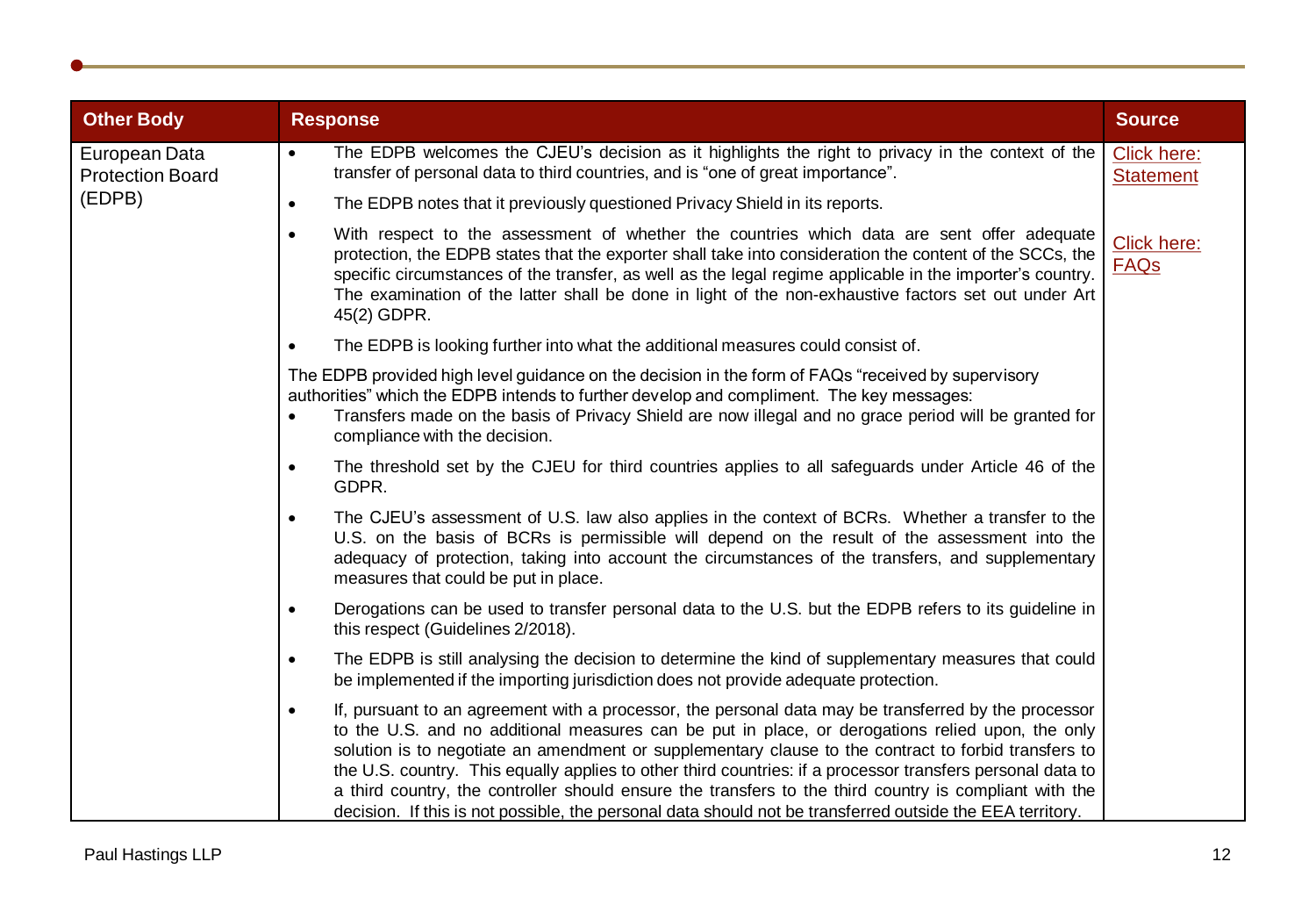<span id="page-12-0"></span>

| <b>Other Body</b>                                       | <b>Response</b>                                                                                                                                                                                                                                                   | <b>Source</b>                                   |
|---------------------------------------------------------|-------------------------------------------------------------------------------------------------------------------------------------------------------------------------------------------------------------------------------------------------------------------|-------------------------------------------------|
| European Data<br><b>Protection Supervisor</b><br>(EDPS) | The EDPS welcomes the CJEU's decision as it reaffirmed the importance of maintaining a high level<br>$\bullet$<br>of protection of personal data transferred from the EU to third countries.                                                                      | <b>Click here</b>                               |
|                                                         | DPAs have the duty to diligently enforce the applicable data protection legislation and, where<br>$\bullet$<br>appropriate, to suspend or prohibit transfers of data to a third country.                                                                          |                                                 |
|                                                         | As the supervisory authority of the EU institutions, bodies, offices and agencies, the EDPS is carefully<br>$\bullet$<br>analysing the consequences of the judgment on the contracts concluded by EU institutions, bodies,<br>offices and agencies.               |                                                 |
| U.S. Department of<br>Commerce                          | The U.S. Department of Commerce will continue to administer the Privacy Shield program, including<br>$\bullet$<br>processing submissions for self-certification and re-certification to the Privacy Shield Frameworks and<br>maintaining the Privacy Shield List. | <b>Click here</b>                               |
|                                                         | The Department has published its own set of 5 FAQs following the Schrems II judgment. The key messages:                                                                                                                                                           | Click here:                                     |
|                                                         | The Privacy Shield is no longer a valid mechanism to comply with EU data protection requirements<br>$\bullet$<br>when transferring personal data from the EU to the U.S                                                                                           | <b>FAQs</b>                                     |
|                                                         | The CJEU decision does not relieve participants in the Privacy Shield of their obligations under the<br>Privacy Shield Framework.                                                                                                                                 |                                                 |
|                                                         | There is no grace period during which an organization can continue transferring data to the U.S.<br>$\bullet$<br>without assessing its legal basis for the transfer - there will be no delay or moratorium on enforcement<br>by EU DPAs.                          |                                                 |
|                                                         | The U.S. remains committed to working with the EU to ensure continuity in transatlantic data flows and<br>$\bullet$<br>privacy protections.                                                                                                                       |                                                 |
|                                                         | U.S. based participants of Privacy Shield should continue to comply with their obligations under the<br>framework. This is expected by the Federal Trade Commission and will demonstrate a "serious<br>commitment" to protecting personal data.                   |                                                 |
|                                                         | The European Commission and U.S. Department of Commerce released a statement to confirm they<br>have initiated discussions to evaluate the potential for an enhanced EU-U.S. Privacy Shield framework<br>to comply with the CJEU judgement.                       | Click here:<br><b>Joint</b><br><b>Statement</b> |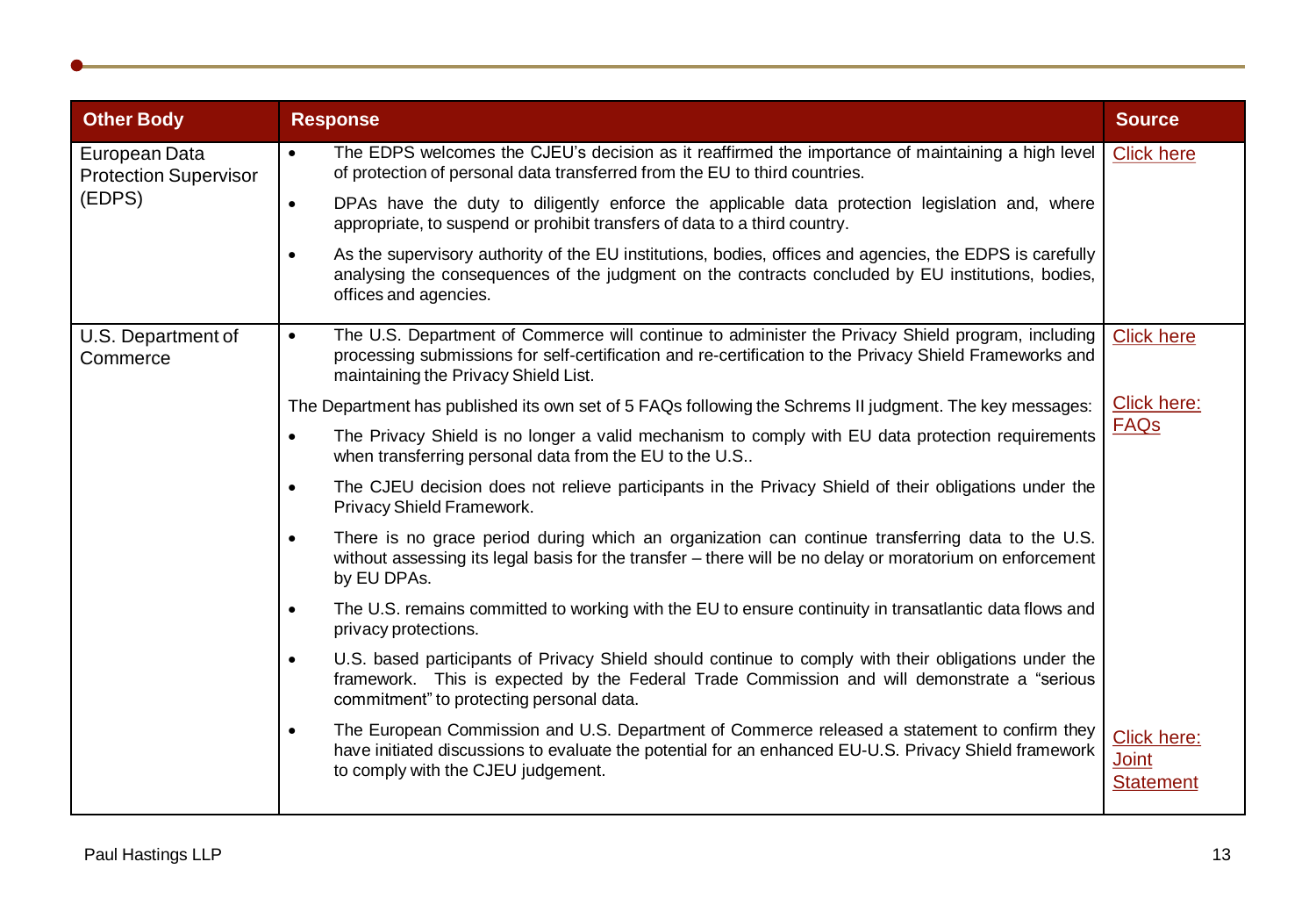

**GOALS OF YOUR BUSINESS**

# PAUL **HASTINGS**